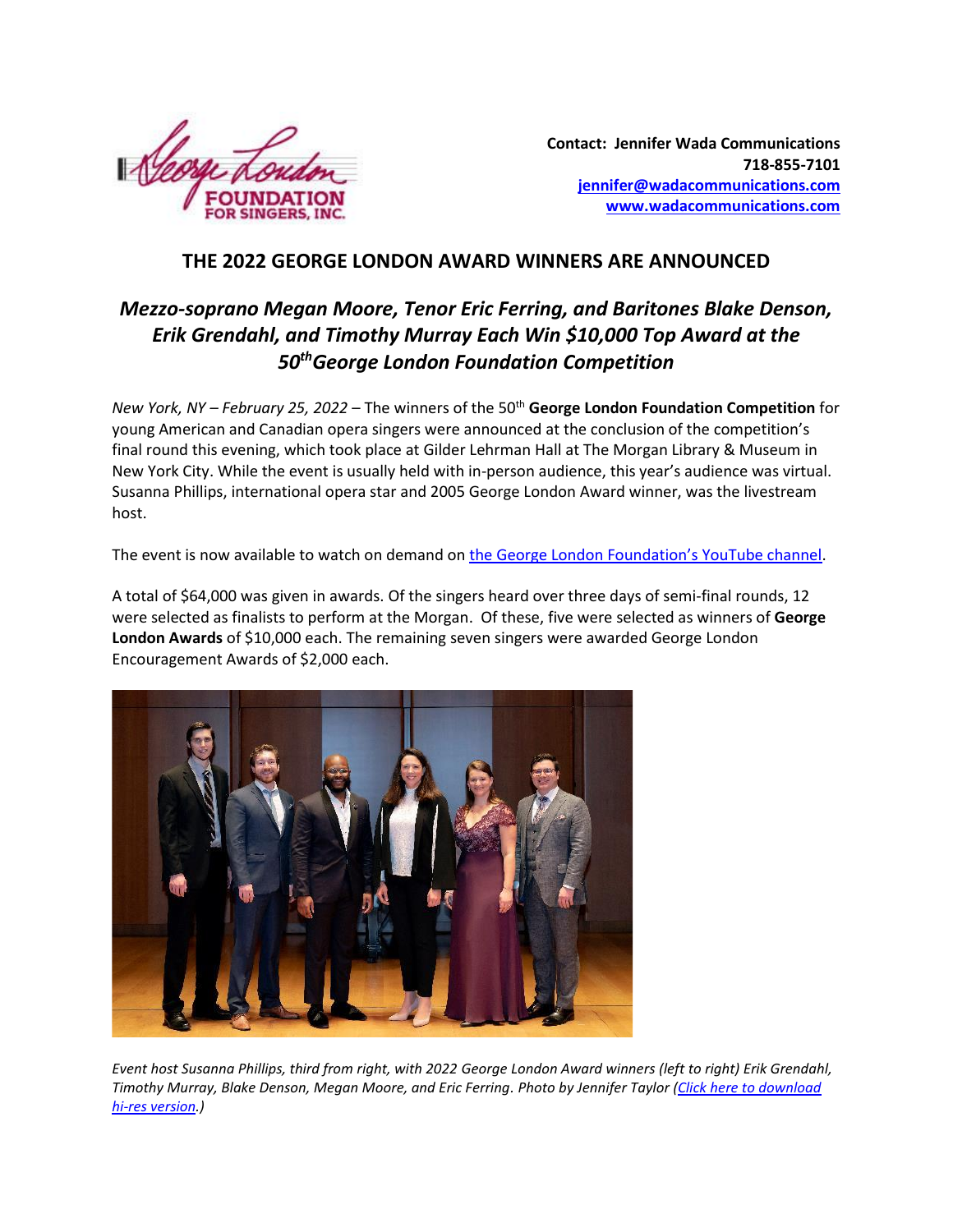The **George London Foundation** and **George London Awards** are named for the legendary Canadian-American bass-baritone (1920-1985), one of the great opera singers of 20th century, who devoted much of his time and energy in his later years to the support and nurturing of young singers.

The competition judges were soprano Harolyn Blackwell, mezzo-soprano Susan Quittmeyer, bass James Morris, and George London Foundation Executive Director John Hauser. Michael Fennelly was the competition's pianist.

### **GEORGE LONDON AWARDS (\$10,000 each):**

**Blake Denson, baritone** (25, Paducah, KY), who sang "Carlos, écoute" from Verdi's *Don Carlos – George London Award in honor of Nora London, sponsored by Ene Riisna*

**Eric Ferring**, **tenor** (29, Dubuque, IA), who sang "Una furtiva lagrima" from Donizetti's *L'elisir d'amore* – *George London Award in memory of Leonie Rysanek, sponsored by Thurmond Smithgall*

**Erik Grendahl, baritone** (28, Boydton, VA), who sang "Pierrot's Tanzlied" from Korngold's *Die tote Stadt – George London Award in memory of Mary Palumbo, sponsored by Donald Palumbo*

**Megan Moore, mezzo-soprano** (31, Cincinnati, OH), who sang "Air des lettres" from Massenet's *Werther – George London Award in memory of Lloyd E. Rigler and Lawrence E. Deutsch, sponsored by The Lloyd E. Rigler and Lawrence E. Deutsch Foundation, James D. Rigler, President*

**Timothy Murray, baritone** (29, Whitefish Bay, WI), who sang "Vi mnye pisali … Kogda bi zhizn" from Tchaikovsky's *Eugene Onegin – George London Award in memory of Kirsten Flagstad, sponsored by the New York Community Trust*

#### **GEORGE LONDON ENCOURAGEMENT AWARDS (\$2,000 each):**

**Erika Baikoff, soprano** (28, Brooklyn, NY) *– Award in memory of Jaclyn Rendall Elyn, sponsored by Mark Elyn*

**Cody Bowers, countertenor** (29, Newnan, GA) – *Award in memory of Louis D'Angelo, sponsored by Robert Lombardo*

**Thomas Cilluffo, tenor** (29, Traverse City, MI) *– Award sponsored by Irwin S. Scherzer Foundation and Meche Kroop*

**Edwin Jhamal Davis, bass** (29, Utica, MS) *– Award in memory of Dr. Herbert N. Appel, sponsored by Susan Appel*

**Sophie Naubert, soprano** (23, Gaitneau, Quebec, Canada) *– Award in memory of Herbert J. Frank, sponsored by David Shustak*

**Christopher Oglesby, tenor** (33, Woodstock, GA) *– Award sponsored by Barbara Brookes and the Miriam and Arthur Diamond Charitable Trust*

**Joseph Parrish, bass-baritone** (24, Baltimore, MD) – *Award in memory of Howard Solomon, sponsored by Sarah Billinghurst Solomon*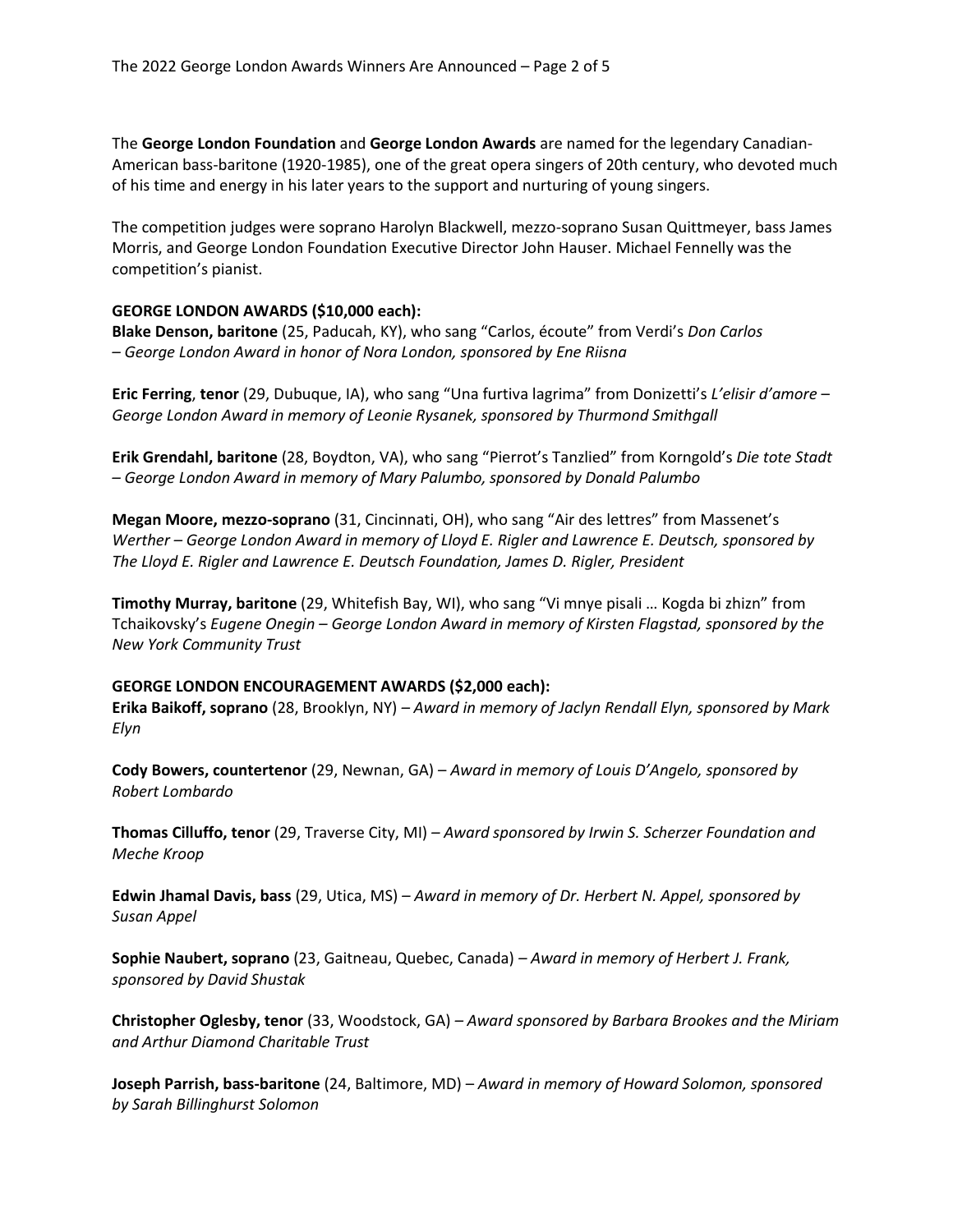Since 1971, the annual competition of The George London Foundation for Singers has given more than 300 awards, and a total of more than \$2 million, to an outstanding roster of young American and Canadian opera singers who have gone on to international stardom – the list of past winners includes Christine Brewer, Joyce DiDonato, Renée Fleming, Christine Goerke, Catherine Malfitano, James Morris, Matthew Polenzani, Sondra Radvanovsky, Neil Shicoff, and Dawn Upshaw. As The New York Times recently noted, "this prestigious competition … can rightfully claim to act as a springboard for major careers in opera."

In the production of Terence Blanchard's opera *Fire Shut Up in My Bones* that opened the Metropolitan Opera's 2021-22 season, six George London Award winners were featured in the cast: Will Liverman, Latonia Moore, Ryan Speedo Green, Norman Garrett, Donovan Singletary, and Errin Duane Brooks.

One of the oldest vocal competitions in the United States and Canada, the George London Foundation Competition offers among the most substantial awards. As is seldom the case in musical competitions, no fee is charged to the applicants or competitors, a pianist is provided for the competition rounds, and prizes are awarded immediately.

"I have known for three generations how difficult the career of an opera singer remains," said George London Foundation President Nora London at the announcement of the 2020 George London Awards. "This all started because George wanted to help – and now we have been giving these awards for almost 50 years."

See the full list of George London Award winners[: www.georgelondon.org/competition](http://www.georgelondon.org/competition)

The second event in the George London Foundation's season is a recital by **Aaron Blake, tenor, with Ken Noda, piano** on Sunday, April 24, 2022, at 4:00 pm at The Morgan*.* Aaron Blake, a 2017 George London Award winner, has received recent acclaim for performances in some of the opera world's most prominent productions: the role of Timothy Laughlin in Gregory Spears's *Fellow Travelers*; a New York City Opera debut as Louis in Peter Eötvös' operatic adaptation of *Angels in America*; The High Priest of Amon in Philip Glass's *Akhnaten* at the Metropolitan Opera; and Tamino in the Komische Oper Berlin production of Mozart's *The Magic Flute*.

### **2022 George London Award Winners**

**Blake Denson, baritone** (25, Paducah, KY) Blake Denson is praised for his "captivating dramatic interpretations" with "a striking upper register "and "a sound that boomed to the back of the house" (Opera Wire). Recently, Mr. Denson was named a winner in the International Concurs Tenor Viñas Competition and the winner in The Dallas Opera National Vocal Competition winning multiple awards in both. Mr. Denson was also a Grand Finalist winner of the 2020 Metropolitan Opera National Council Auditions. His roles and appearances in his first years in Houston Grand Opera included Peter in *Hansel und Gretel*, Soloist in *Giving Voice*, Soloist in *Suite Español*, and Daddy/Tim in the world premiere of *The Snowy Day*. In the 2021-22 season he will make his company debut with Des Moines Metro Opera singing the role of Jake in a new production of *Porgy and Bess.* In the upcoming season Mr. Denson will perform with Sante Fe Opera, Bayerische Staatsoper, English National Opera, Staatsoper Hamburg, Washington National Opera, Houston Symphony, and Paducah Symphony. Denson is an alumnus of Wolf Trap Opera, the Shepherd School of Music at Rice University, and the University of Kentucky. His awards include Winner of the Concurs Tenor Viñas Competition, First Prize/Legacy Award in National Opera Association, the Gilbert and Sullivan Society of Houston, the Orpheus Vocal Competition, the Perfect Day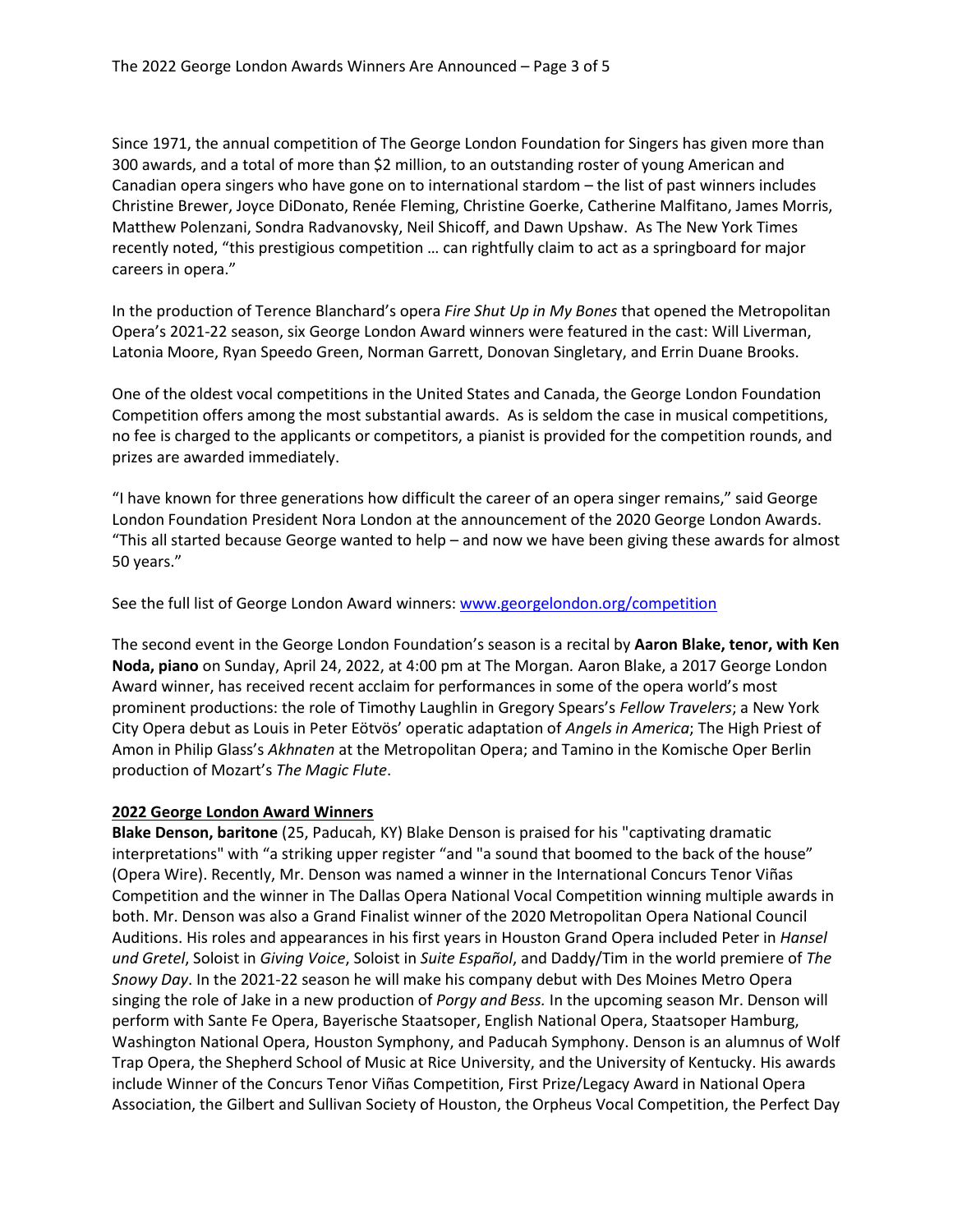competition, the Pasadena Vocal Competition, Partners in Arts Vocal Competition, Annapolis Vocal Competition, Opera Ithaca Vocal Competition, and Opera Mississippi Opera Competition. [www.blakeadenson.com](http://www.blakeadenson.com/)

**Eric Ferring, tenor** (29, Dubuque, IA), graduated from Drake University with his Bachelor of Music in Vocal Performance and Boston Conservatory with his Master of Music in Opera Performance. He is a graduate of the Lyric Opera of Chicago's Ryan Opera Center and the Pittsburgh Opera Resident Artist Program. Eric Ferring makes his Metropolitan Opera debut during the 2021-22 season, singing Pong in *Turandot*. Additionally, he performs the role of Tamino for holiday performances of *The Magic Flute*, Arturo in *Lucia di Lammermoor*, and a Royal Herald in *Don Carlos*. In the summer, he makes his debut at Santa Fe Opera, singing Fenton in Sir David McVicar's new production of *Falstaff*. Future seasons include returns to Opéra de Rouen and Santa Fe Opera, and debuts with the Opéra de Paris and Opéra national du Rhin. Mr. Ferring has received prizes at many competitions including the Glyndebourne Opera Cup, Gerda Lissner Foundation International Voice Competition, American Opera Society of Chicago, Dorothy Lincoln-Smith Classical Voice Competition through the National Society of Arts and Letters, the Metropolitan Opera Laffont Competition, as well as receiving grants/awards from the Richard Tucker Foundation, Sullivan Foundation, Santa Fe Opera, and Opera Theatre of Saint Louis. Mr. Ferring is the Project Curator for the new independent classical music label Lexicon Classics. He will release his solo debut album, *No Choice but Love*, under the Delos Records label in the winter of 2022 and a chamber music album, *We have tomorrow*, also with Delos in the winter of 2023, both featuring his longtime duo partner, Madeline Slettedahl. [www.ericferring.com](http://www.ericferring.com/)

**Erik Grendahl, baritone** (28, Boydton, VA) Praised by Opera News for his "smooth, copper-hued baritone," Erik Grendahl is a second year Master of Music student at the Juilliard School, where he studies with Darrell Babidge. He recently appeared as Endimione/Caronte and Torquato Tasso in the Juilliard Opera productions of Rossi's *L'Orfeo* and *Flowers and Tears*. Erik's other roles include Escamillo in IN Series Opera's adaptation of *Carmen*, the Count in Bel Cantanti Opera's production of *Le nozze di Figaro* and Joseph De Rocher in James Madison University (JMU) Opera's production of *Dead Man Walking*. Later this season, Erik will join the Santa Fe Opera Apprentice program singing Steuermann in *Tristan und Isolde* and covering René Gallimard in the world premiere of *M. Butterfly*. He is a New York District Winner in the 2021 Metropolitan Opera Laffont Competition and is also a winner of the 2022 Juilliard Vocal Arts Honors Recital where he will perform his program at Alice Tully Hall Erik graduated from James Madison University with degrees in music and statistics. [www.erikgrendahl.com](http://www.erikgrendahl.com/)

**Megan Moore, mezzo-soprano** (31, Cincinnati, OH), is as an award-winning opera and concert singer. In the 2021-22 season Megan creates the role of Ino in the world premiere of Corigliano & Adamo's *Lord of Cries* at Santa Fe Opera and looks forward to her Metropolitan Opera debut in Brett Dean's *Hamlet*. She also appears as Claire in *On the Town* at Opera Naples with Ramon Tebar at the podium. Concert highlights this season include film projects with The English Concert under the direction of Harry Bicket, and a world premiere by Jessica Meyer at the Shriver Hall Concert Series in Baltimore, Maryland, in partnership with violist Jordan Bak. Megan appears in recital at both the Kennedy Center in Washington, D.C and Merkin Hall in New York City with her duo partner, pianist Francesco Barfoed. Megan has taken home top honors from Young Concert Artist International Auditions and the Jensen Foundation Vocal Competition, among others, and recently completed an Artist Diploma at The Juilliard School. In 2015 she co-founded LYNX, an art song initiative whose *Amplify Series* has commissioned over four hours of new art song with texts by young people with non-verbal autism. [www.meganmooremezzo.com](http://www.meganmooremezzo.com/)